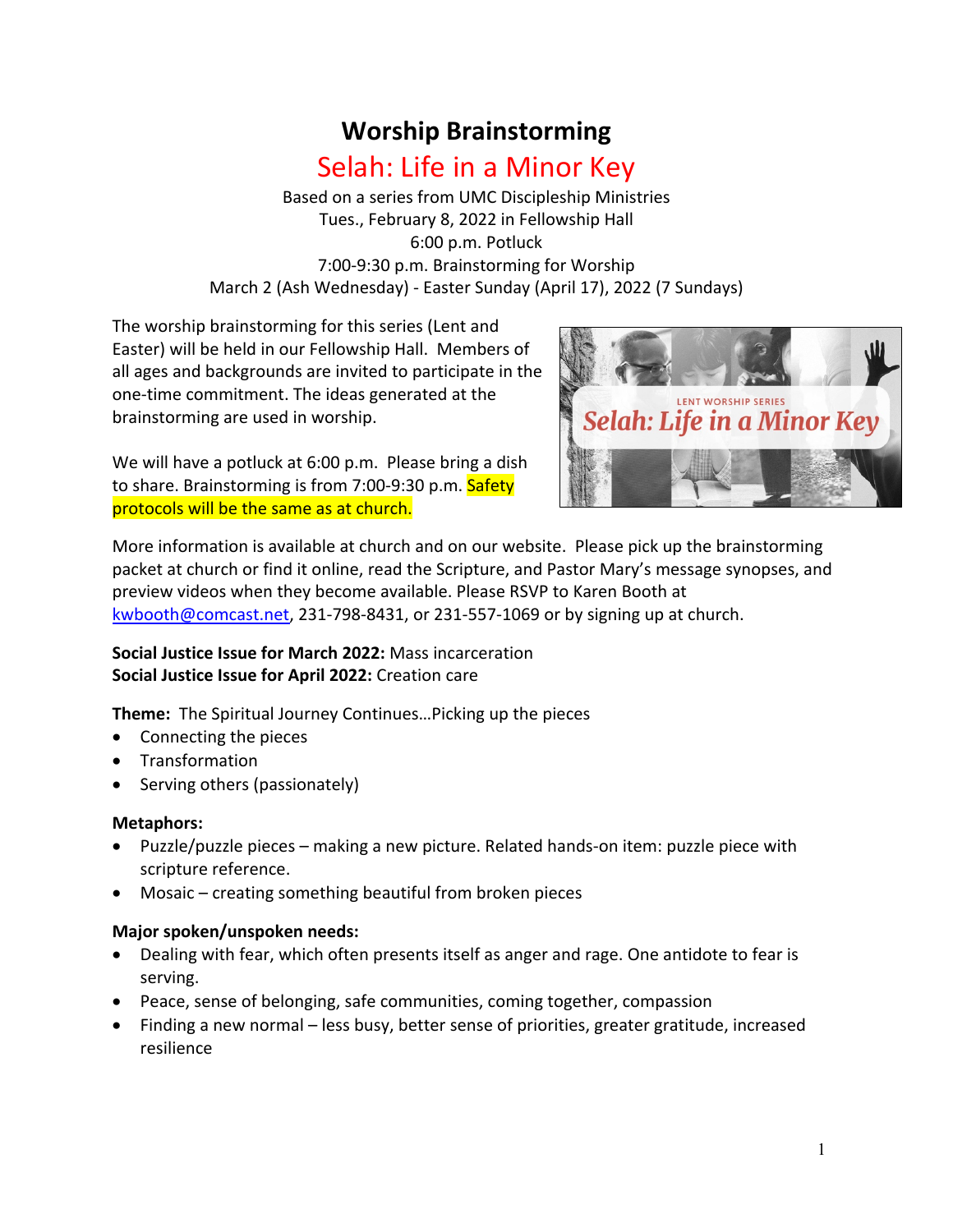**Synopsis:** The theme for this Lenten series comes from an obscure, but often repeated word in various psalms: Selah. There is much debate as to what the word means, whether it is instruction, description, or simply a punctuation of some kind.

#### **Notes on meaning of** *Selah***:**

- A Hebrew word of unknown meaning at the end of verses in the Psalms: perhaps a musical direction, but traditionally interpreted as a blessing meaning "forever"
- A word occurring between verses or paragraphs in parts of the Hebrew Bible 71 times in Psalms, 3 times in Habakkuk
- Could indicate a pause for punctuation or contemplation *Stop and listen, Pause and consider*
- Christian music group Selah says their name means "to lift up the voice in praise"
- Musicians in every genre have used Selah in their performances and song titles Bono of U2, Lauryn Hill, and Kanye West (who defined it as "to look back and reflect upon"),
- **2022 theme connection:** Psalms is full of examples of people who cry out to God for help and praise him through life's challenges.
- **Notes from Pastor Mary:** The psalms have inspired prayer and reflection for centuries and are deeply personal and poetic. Martin Luther called the Psalms "a little Bible." John Wesley said, "this book brings us into the sanctuary, draws us off from converse with men [and women], with the philosophers or disputers of this world, and directs us into communion with God."

## **Resource:** Based on a Discipleship Ministries lectionary series

## https://www.umcdiscipleship.org/worship-planning/selah-life-in-a-minor-key

During the season of Lent, we are encouraged to engage in a *S*eason of *Selahs.* While the word has not been definitively defined in scripture, the placement of the word suggests a shift, pause, break, or interruption; it suggests exhaling or resting from routine activities. It is thought that the "Selah" functions much like a musical rest. This describes how we should understand our posture throughout the forty days of Lent. Christians are urged to refrain from business as usual in order to attend to the body, spirit, mind, soul, and heart. It is a time set aside for worshipers to connect their faith walk with the ways in which they live, move, and have their being throughout daily life. Thus, the trajectory for the Lenten journey is a renewed spirit and a genuine desire to become an incarnational presence in the world.

## **Related resources:** Worship Matters podcast focusing on series

https://www.umcdiscipleship.org/articles/worship-matters-episode-04-selah Psalms is the songbook of the Bible.

Spirituals served many purposes: Codes to convey messages, Didactic tools, Social commentary, and Sermonettes.

Lent is designed to be introspective - a time when we consider our heart and soul *How do I feel? What's going on in my heart?*

## **Music:**

• Ask Mary Scott if she has piano arrangements of spirituals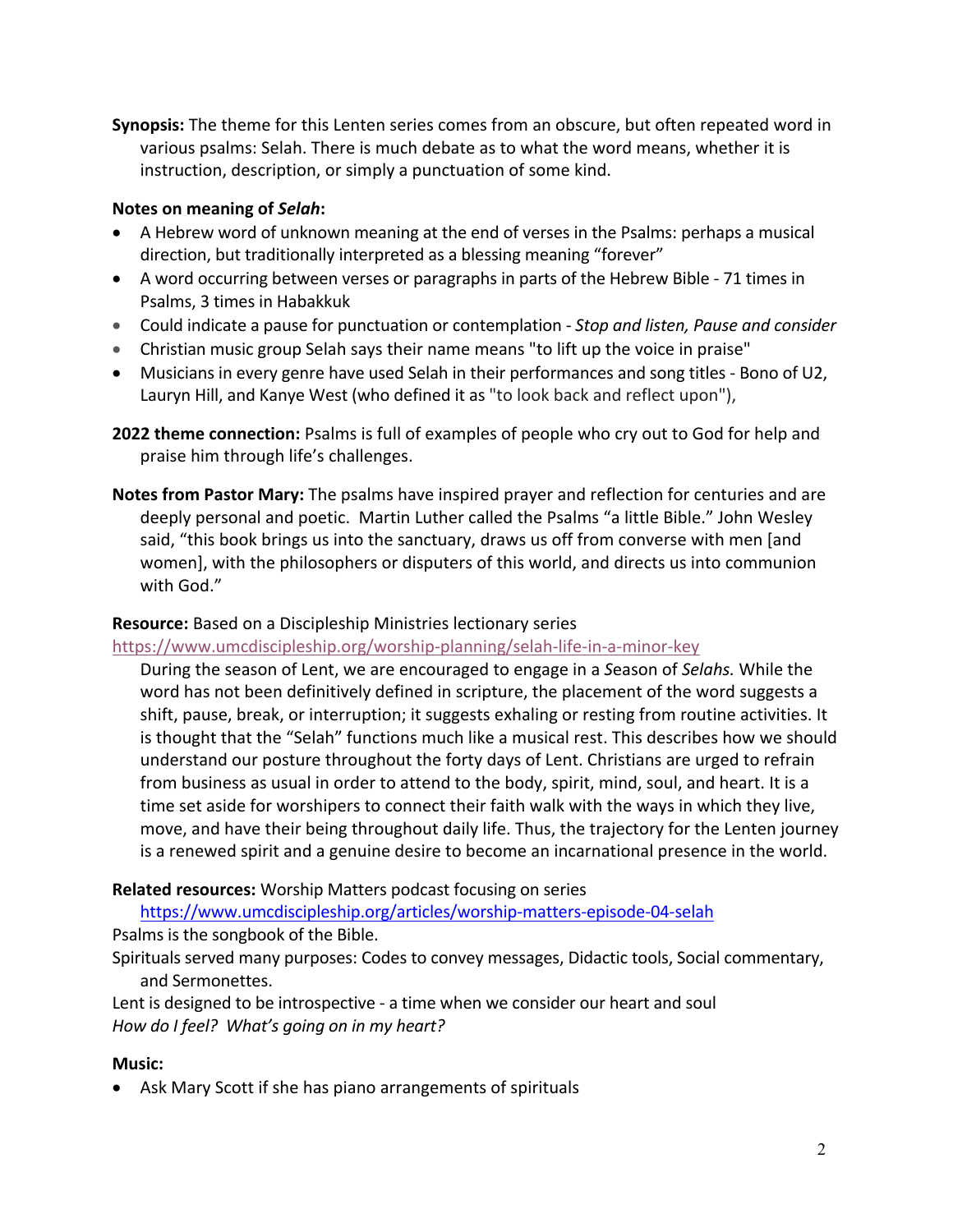• Pastor Mary has a CD of spirituals done in the style of lullabies

# **Visuals:**

- Use the word SELAH as a visual in front of sanctuary
- Liturgical symbols: Purple fabrics from various cultures, water (quiet waterfall), Garden of Gethsemane (vines, dry stalks, wheat, large rocks – replace on Easter with lilies)
- Psalm prints http://churchstagedesignideas.com/psalm-prints/
- Psalm fence http://churchstagedesignideas.com/psalm-fence/

# **Resources:**

- Weekly countdown using spirituals as background music?
- Spirituals used each week in worship whether choir anthem or congregational song
- Invite people to write their own psalm
- Small group resource for Lent based on the series
- https://www.umcdiscipleship.org/articles/faith-formation-selah-life-in-a-minor-key
- Selah devotional for Holy Week

# **Questions to consider:**

- How important is song in your faith community?
- How does song function in worship celebrations?
- How does song serve to promote Selah-moments in worship?
- What are the heart-songs of your faith community?
- What songs best express or affect your relationship with God?
- What songs help your corporate community pray?
- Whose songs are missing from your community?
- What songs help to promote the ethos of the *beloved community?*
- Has the soundtrack of your congregation reached the ears of those beyond your sanctuary?
- What role has song played in your local church's discipleship efforts?

----------------------------------------------------

# **March 2, 2022:** Ash Wednesday

Worship at Central UMC at 7:00 p.m.

# **Rev. Paul Perez preaching**

**Scripture:** Psalm 51 may be used - confession of sin **Activity:** Imposition of ashes and healing prayer **Ideas from Discipleship Ministries** https://www.umcdiscipleship.org/articles/tips-for-ashwednesday-during-covid-19?mc\_cid=d053e5c1f9&mc\_eid=b090e4f745

----------------------------------------------------

# **March 6, 2022:** "Happy Are Those"

Lent 1

**Scripture:** Psalm 32 (Common English Bible) "A Maskil (Instruction?) of David"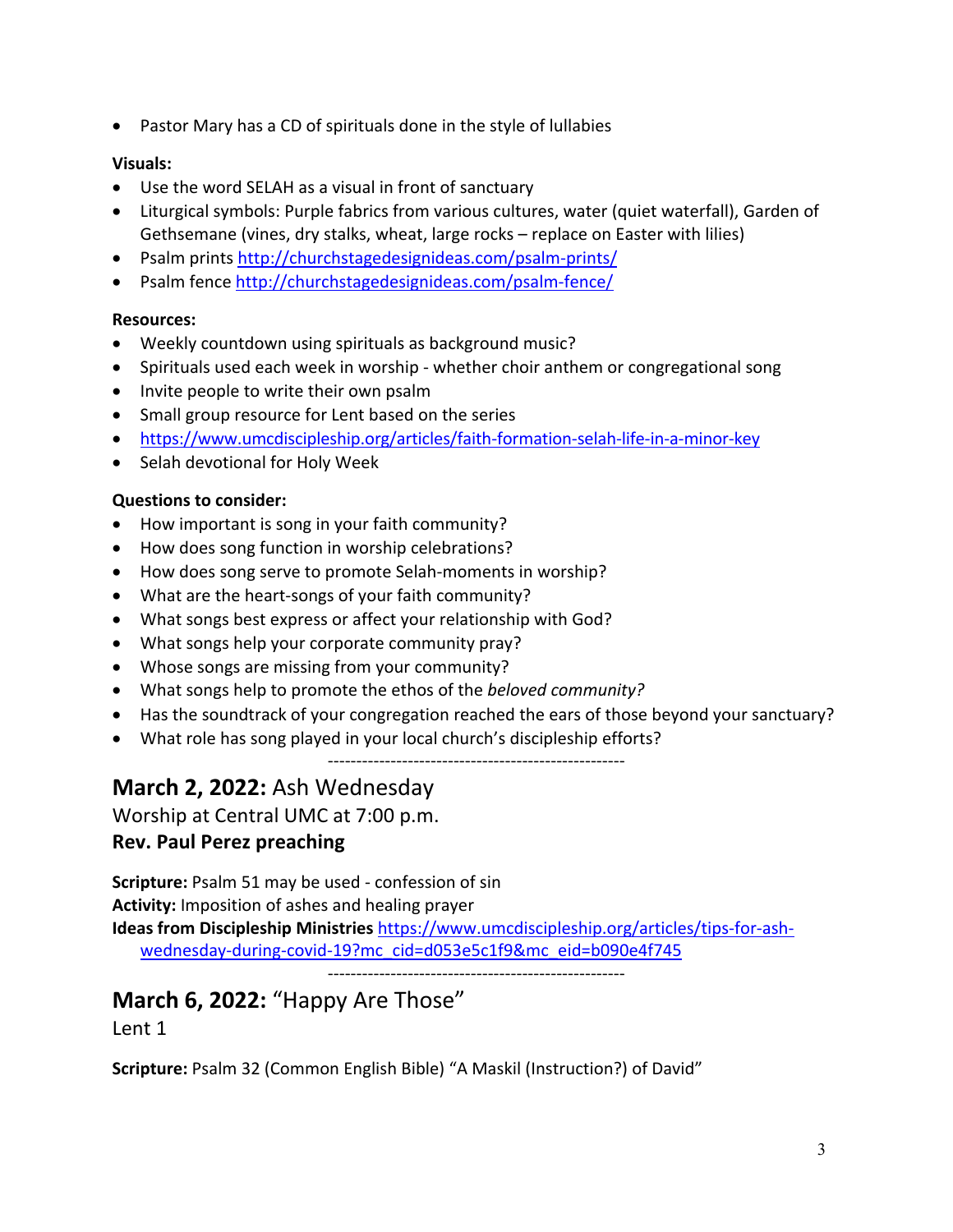32 The one whose wrongdoing is forgiven, whose sin is covered over, is truly happy! <sup>2</sup> The one the LORD doesn't consider guiltyin whose spirit there is no dishonesty that one is truly happy!  $3$  When I kept quiet, my bones wore out; I was groaning all day long every day, every night!— <sup>4</sup> because your hand was heavy upon me. My energy was sapped as if in a summer drought. Selah  $5$  So I admitted my sin to you; I didn't conceal my guilt. "I'll confess my sins to the LORD, " is what I said. Then you removed the guilt of my sin. Selah <sup>6</sup> That's why all the faithful should pray to you during troubled times, so that a great flood of water won't reach them. <sup>7</sup> You are my secret hideout! You protect me from trouble. You surround me with songs of rescue! Selah <sup>8</sup> I will instruct you and teach you about the direction you should go. I'll advise you and keep my eye on you. <sup>9</sup> Don't be like some senseless horse or mule, whose movement must be controlled with a bit and a bridle. Don't be anything like that!  $10$  The pain of the wicked is severe, but faithful love surrounds the one who trusts the LORD.  $11$  You who are righteous, rejoice in the LORD and be glad! All you whose hearts are right, sing out in joy! **Synopsis:** Happy isn't a mood we associate with the season of Lent it seems to call for something more somber, reflective, and inward looking. We're called to search our souls, understand our need for forgiveness because of our sin, and rejoice in the presence of our Savior Jesus. He offers an answer to our deepest needs. **Felt need:** To claim the joy of forgiveness from God through Jesus **Visuals: Hands-on item: Activity:** Holy Communion

**Media possibilities:** "Psalm 32." Length: 3:02. Cost: \$16.99. Web license: Yes. Visual liturgy. https://skitguys.com/videos/psalms-for-lent-iii-psalm-32

**Music:** *There is a Balm in Gilead* (UMH 375), *Amazing Grace* (UMH 378), *Taste and See* (FWS 2279)

**Children's Time:**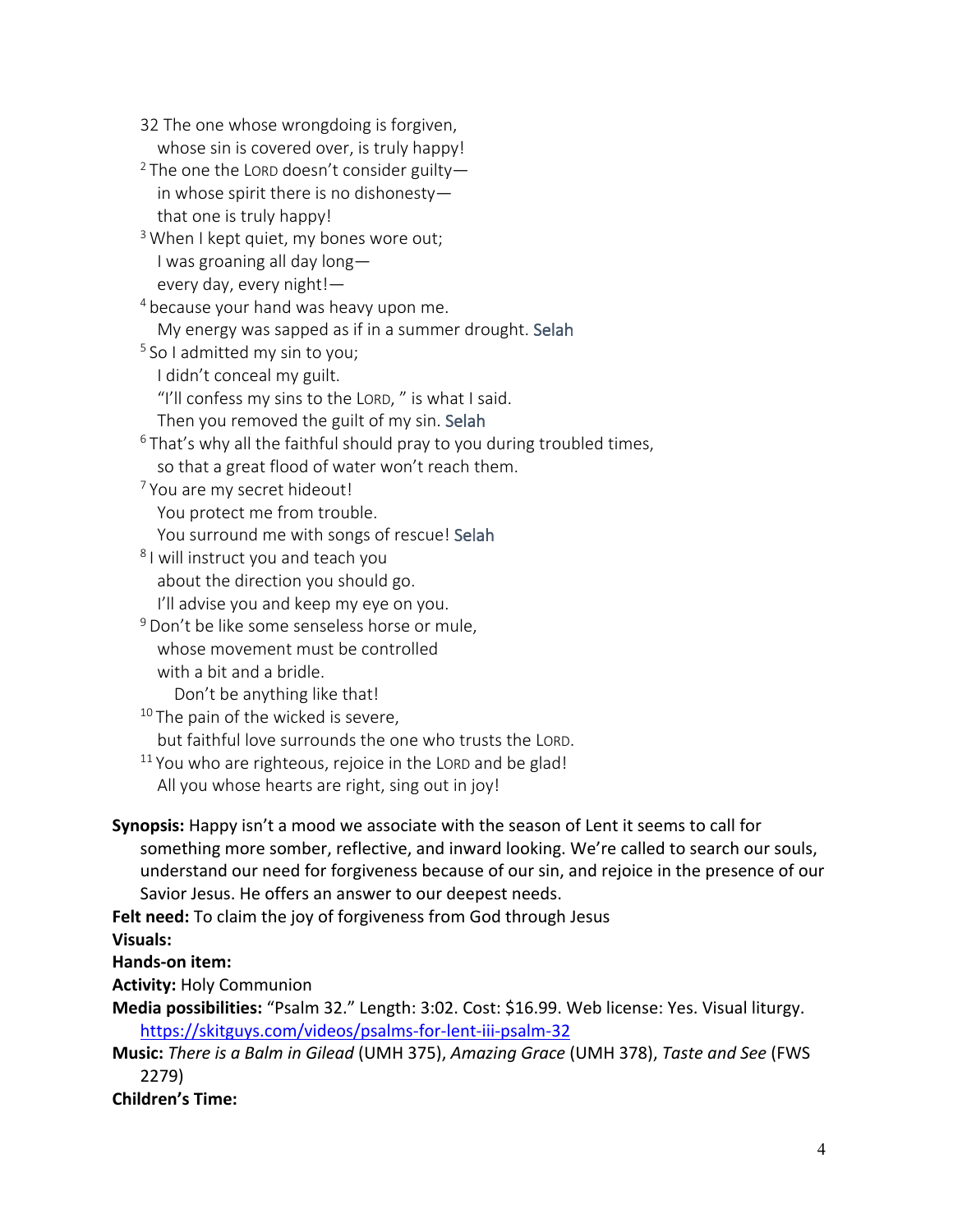**Social media: Discussion points:**

----------------------------------------------------

# **March 13, 2022:** "Going Out and Coming In"

Lent 2 Scouting Sunday (?)

Scripture: Psalm 121 (New Living Translation) "A Song for Pilgrims Ascending to Jerusalem"

 $1$ I look up to the mountains—does my help come from there?

 $2$  My help comes from the LORD, who made heaven and earth!

 $3$  He will not let you stumble; the one who watches over you will not slumber. <sup>4</sup> Indeed, he who watches over Israel never slumbers or sleeps.

<sup>5</sup> The LORD himself watches over you! The LORD stands beside you as your protective shade.  $6$  The sun will not harm you by day, nor the moon at night.

 $7$  The LORD keeps you from all harm and watches over your life. <sup>8</sup> The LORD keeps watch over you as you come and go, both now and forever.

**Synopsis:** Even though Lent may have a routine for us, we need to always pay attention - both to what's happening inwardly and outwardly. Lent is intentional time to upset our routines and recognize God's presence even in the midst of our routines. When we pay attention or don't, when we go out or come in, we are not alone.

**Felt need:** To recognize God's presence more readily every day, even in our routines **Visuals:**

# **Hands-on item:**

# **Activity:**

# **Media possibilities:**

- "Psalm 121 (Shift Worship)." Length: 1:26. Cost: Free with subscription. Web license: Yes. Visual liturgy. https://www.playbackmedia.com/mini-movies/77957/psalm-121
- "Psalm 121 (Centerline Media)." Length: 1:55. Cost: Free with subscription. Web license: Yes. Visual liturgy. https://www.playbackmedia.com/mini-movies/107887/psalm-121
- "My Helper." Length: 1:00. Cost: \$19.99. Web license: Yes. Visual liturgy. https://www.sermonspice.com/sermon-illustrations/98354/my-helper
- "Psalm 121: Call to Worship Version 1." Length: 1:30. Cost: \$16.99. Web license: Yes. https://skitguys.com/videos/psalm-121-call-to-worship
- "Psalm 121: Call to Worship Version 2." Length: 1:29. Cost: \$16.99. Web license: Yes. https://skitguys.com/videos/psalm-121-call-to-worship-1
- "Psalm 121 Worship Reflection." Length: 1:30. Cost: \$16.99. Web license: Yes. https://skitguys.com/videos/transition-psalm-121

**Music:** *Give Me Jesus* (WS 3140), *Christ Beside Me* (FWS 2166), *God Will Take Care of You* (UMH 130)

**Children's Time: Social media:**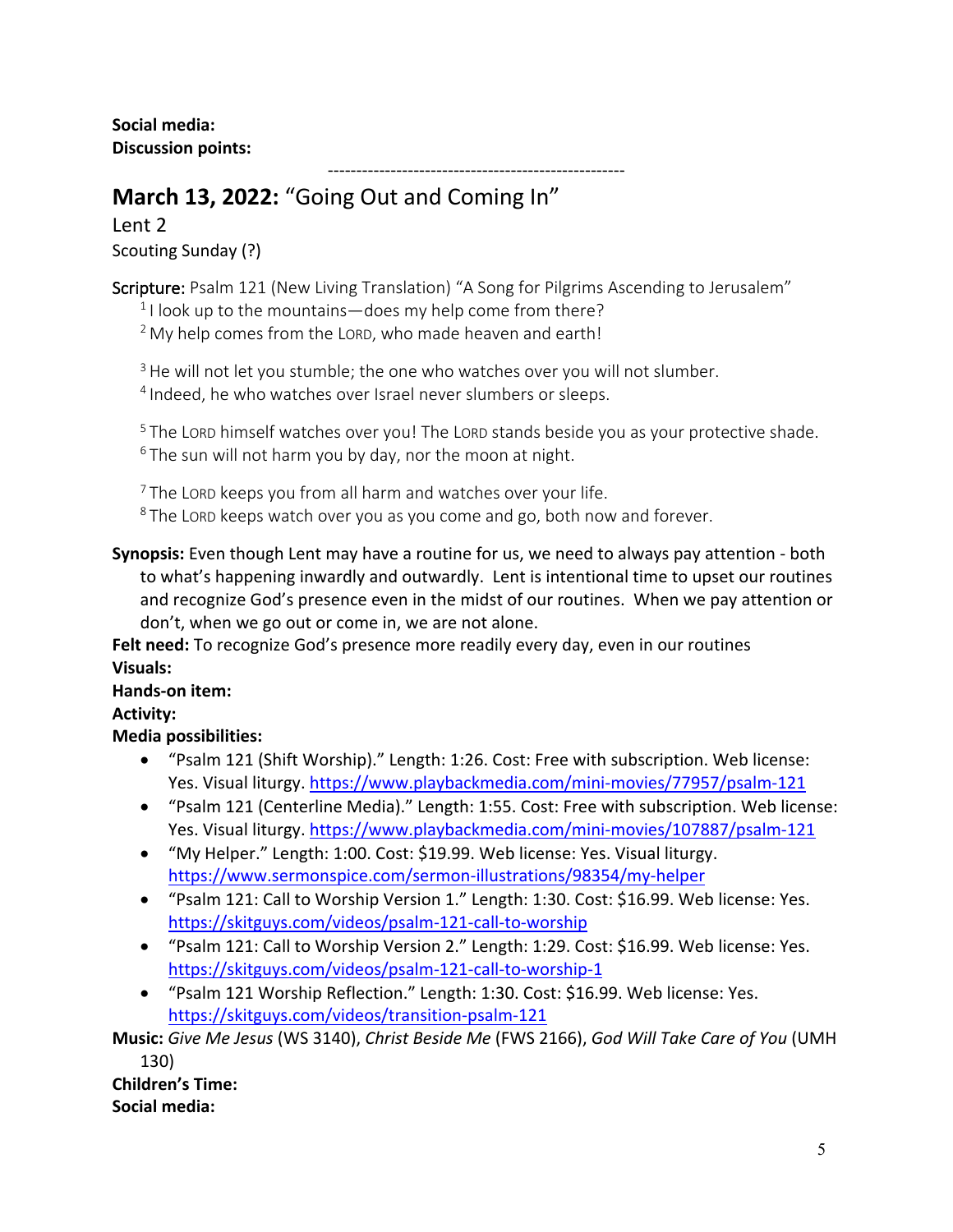# **March 20, 2022:** "Worship and Bow Down" Lent 3

# **Scripture:** Psalm 95 (The Message)

- $1-2$  Come, let's shout praises to GOD, raise the roof for the Rock who saved us! Let's march into his presence singing praises, lifting the rafters with our hymns!
- 3-5 And why? Because GOD is the best, High King over all the gods. In one hand he holds deep caves and caverns, in the other hand grasps the high mountains. He made Ocean—he owns it! His hands sculpted Earth!

----------------------------------------------------

- $6-7$  So come, let us worship: bow before him, on your knees before GOD, who made us! Oh yes, he's our God, and we're the people he pastures, the flock he feeds.
- $7-11$  Drop everything and listen, listen as he speaks:

"Don't turn a deaf ear as in the Bitter Uprising,

As on the day of the Wilderness Test,

when your ancestors turned and put *me* to the test.

- For forty years they watched me at work among them, as over and over they tried my patience.
- And I was provoked—oh, was I provoked!

'Can't they keep their minds on God for five minutes?

- Do they simply refuse to walk down my road?'
- Exasperated, I exploded,

'They'll never get where they're headed, never be able to sit down and rest.'"

**Synopsis:** Many of the words translated as *worship* involve movement, even a worship posture that puts us face down. The psalmist tells us to bow and kneel, reminding us that worship isn't just a heady exercise, but a whole-body thing where we offer all of ourselves. Worship is about God and the community gathered together. We worship our Creator who sends us out to live and love the world and all who dwell in it.

**Felt need:** To remember Whom and why we worship **Visuals:**

# **Hands-on item:**

**Activity:**

# **Media possibilities:**

- "Psalm 95 (Shift Worship)." Length: 1:27. Cost: Free with subscription. Web license: Yes. This simple worship starter echoes the call of Psalm 95 to make loud and joyful praise to the Rock of our salvation, the King above all gods, as we prepare to bow in worship before our Maker. https://www.playbackmedia.com/mini-movies/20451/psalm-95
- "Psalm 95 (He Is Our God)." Length: 1:11. Cost: \$19.99. Web license: Yes. There isn't a moment where God is not worthy of praise. Psalm 95 powerfully illustrates what it means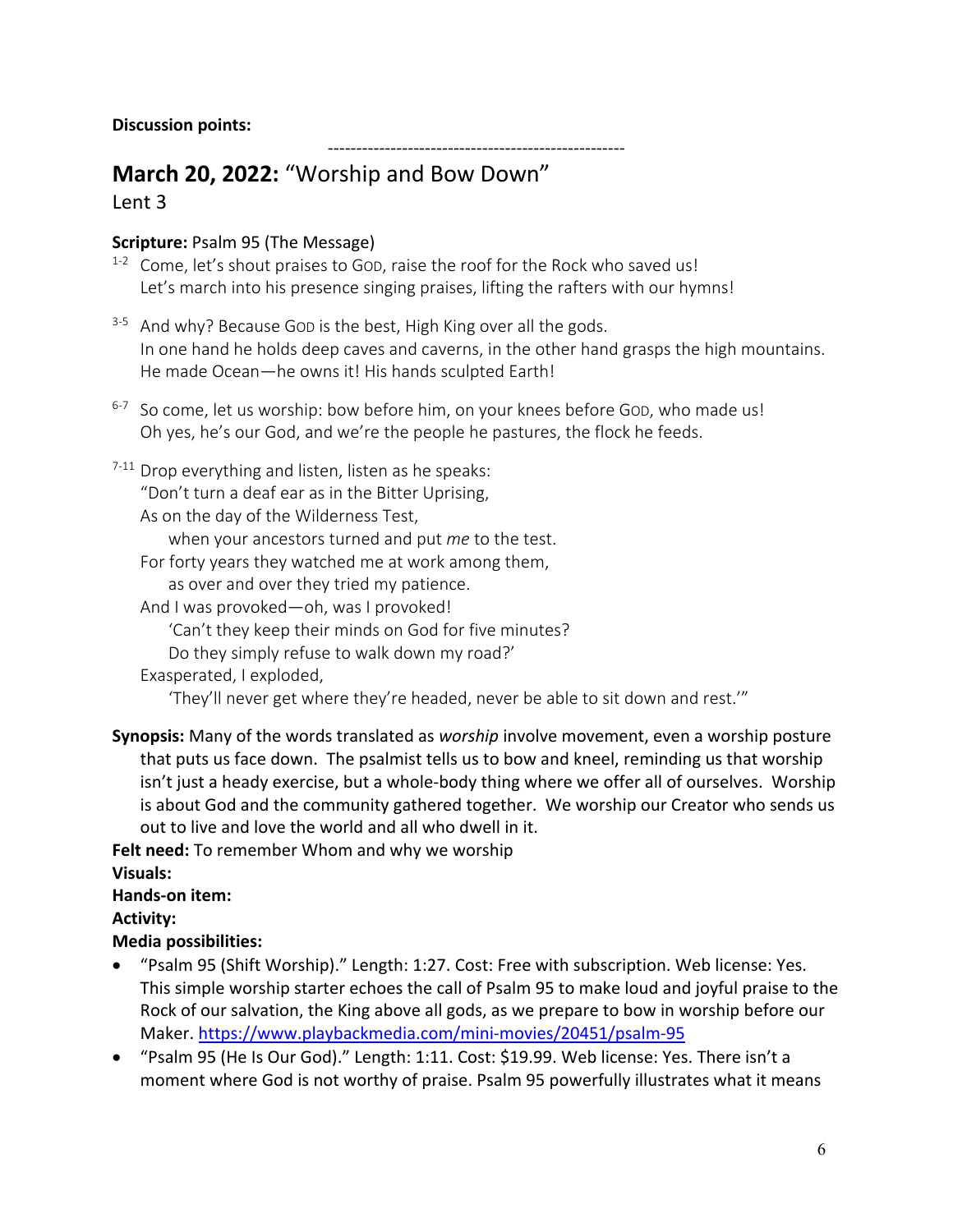to answer the call to worship. Come, let us sing to the Lord…for He is our God! https://skitguys.com/videos/psalm-95-he-is-our-god

- "Call to Worship: Psalm 95." Length: 1:07. Cost: \$16.99. Web license: Yes. Use this call to worship, based on Psalm 95, to prepare your congregation for service as we're encouraged to praise and celebrate our King and Creator. https://skitguys.com/videos/call-to-worshippsalm-95
- "A Psalm of Worship." Length: 1:33. Cost: Free with subscription. Web license: Yes. Come let us sing or joy to the Lord our Maker. https://www.playbackmedia.com/minimovies/54350/a-psalm-of-worship

**Music:** *Steal Away to Jesus* (UMH 704), *Joyful, Joyful, We Adore Thee* (UMH 89), *Here I Am to Worship* (WS 3177), *Come, Now Is the Time to Worship* (WS 3176)

| <b>Children's Time:</b>   |
|---------------------------|
| Social media:             |
| <b>Discussion points:</b> |

----------------------------------------------------

# **March 27, 2022:** "In Right Paths"

Lent 4

**Scripture:** Psalm 23 (Contemporary English Version) A Psalm by David "The Good Shepherd"

- 23 You, LORD, are my shepherd. I will never be in need.
- $2$  You let me rest in fields of green grass. You lead me to streams of peaceful water,
- <sup>3</sup> and you refresh my life. You are true to your name, and you lead me along the right paths.
- <sup>4</sup> I may walk through valleys as dark as death, but I won't be afraid. You are with me, and your shepherd's rod makes me feel safe.
- $5$  You treat me to a feast, while my enemies watch. You honor me as your guest, and you fill my cup until it overflows.
- $6$  Your kindness and love will always be with me each day of my life, and I will live forever in your house, LORD.
- **Synopsis:** At the heart of this psalm-song is an invitation to trust in the One who provides care, the One who gathers in, the One who heals and comforts and loves, the One who puts our feet on the right path. And that's our prayer this Lenten season - to walk in God's way and seek God's will.

**Felt need:** To trust in God's care and love as Shepherd of our lives **Visuals:** sheep

# **Hands-on item:** Handout on Psalm 23

The Lord is my Shepherd – *That's Relationship!* I shall not want – *That's Supply!* He maketh me to lie down in green pastures – *That's Rest!* He leadeth me beside still waters – *That's Refreshment!*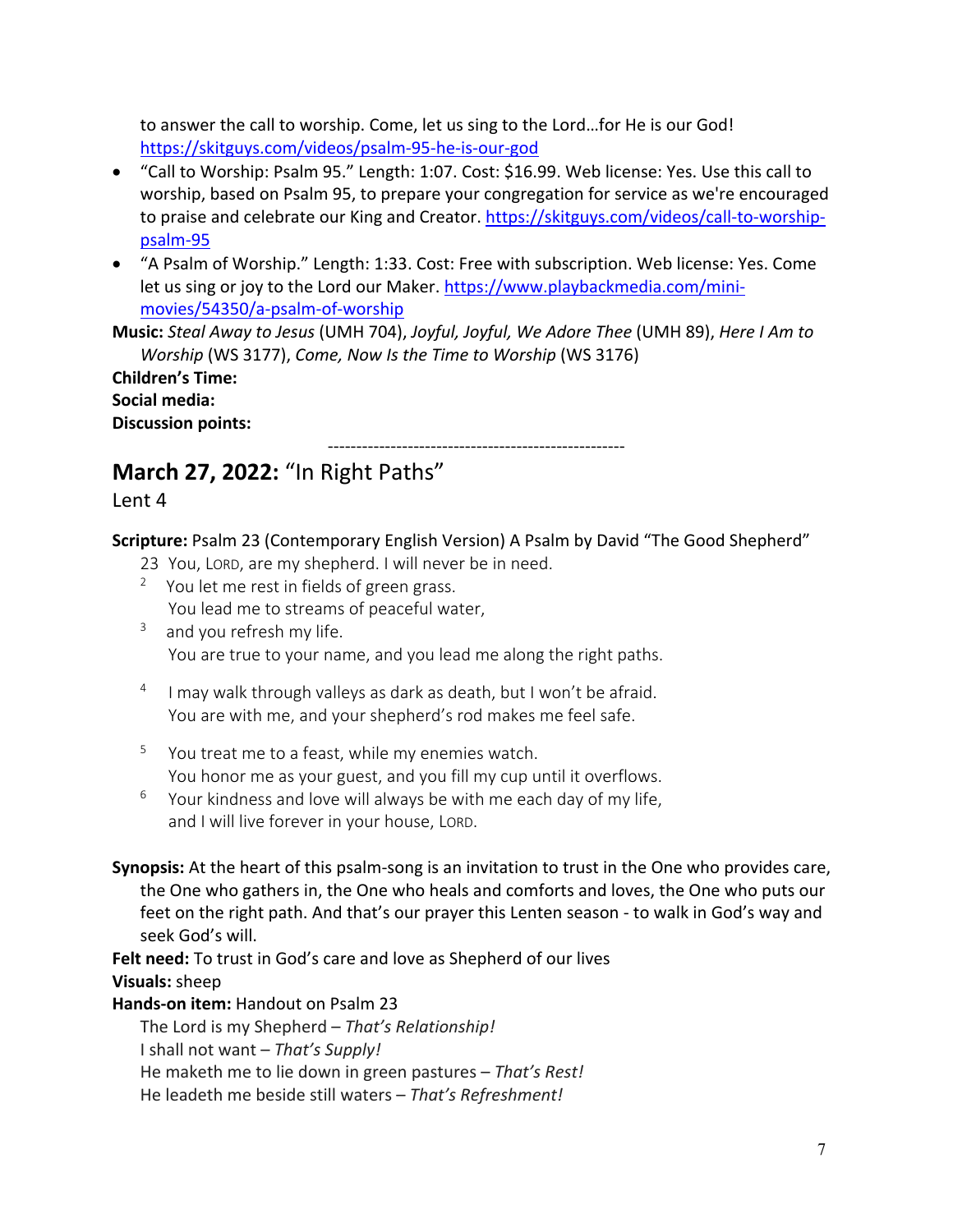He restoreth my soul – *That's Healing!*

He leadeth me in the paths of righteousness – *That's Guidance!*

For His name sake – *That's Purpose!*

Yea, though I walk through the valley of the shadow of death – *That's Testing!*

I will fear no evil – *That's Protection!*

For Thou art with me – *That's Faithfulness!*

Thy rod and Thy staff they comfort me – *That's Discipline!*

Thou preparest a table before me in the presence of mine enemies – *That's Hope!*

Thou annointest my head with oil – *That's Consecration!*

My cup runs over – *That's Abundance!*

Surely goodness and mercy shall follow me all the days of my life -*That's Blessing!*

And I will dwell in the house of the Lord – *That's Security!*

Forever – *That's Eternity!*

The Lord is My Shepherd

# **Activity:**

# **Media possibilities:**

- "Psalm 23 (Shift Worship)." Length: 2:00. Cost: We own it. Last used 9/27/20. Web license: yes. "I'm not out here on my own. The Lord is my shepherd." Based on the much-loved Psalm, this worship mini movie encourages us to rest in the watchful care of our loving God. https://www.playbackmedia.com/mini-movies/52495/psalm-23
- "Psalm 23 Mini Movie." Length: 1:31. Cost: Free with subscription. Web License: Yes. A young girl's voice recites the beloved and comforting passage from the Psalms as she walks through vast and beautiful fields beneath wide-open skies. https://www.playbackmedia.com/mini-movies/108805/psalm-23-mini-movie
- "Psalm 23 (Rob Perry)." Length: 1:40. Cost \$15.00. Web license: No. https://www.sermonspice.com/sermon-illustrations/41111/psalm-23
- "Psalm 23 (Freebridge Media)." Length: 1:08. Cost: \$19.99. Web license: Yes. Twenty Third is a beautiful visual representation of Psalm 23, revealing God's love, care, protection and provision for His Children. https://skitguys.com/videos/twenty-third
- "My Shepherd." Length: 1:16. Cost: \$19.99. Web license: Yes. Visual liturgy. https://skitguys.com/videos/my-shepherd

**Music:** *Guide My Feet* (FWS 2208), *He Leadeth Me* (UMH 128), *Come and Find the Quiet Center* (FWS 2128)

**Children's Time: Social media: Discussion points:**

----------------------------------------------------

# **April 3, 2022:** "Out of the Depths"

Lent 5

**Rev. Kim Bos preaching**

# **Scripture:** Psalm 130 (The Message)

 $1-2$  Help, God-I've hit rock bottom! Master, hear my cry for help!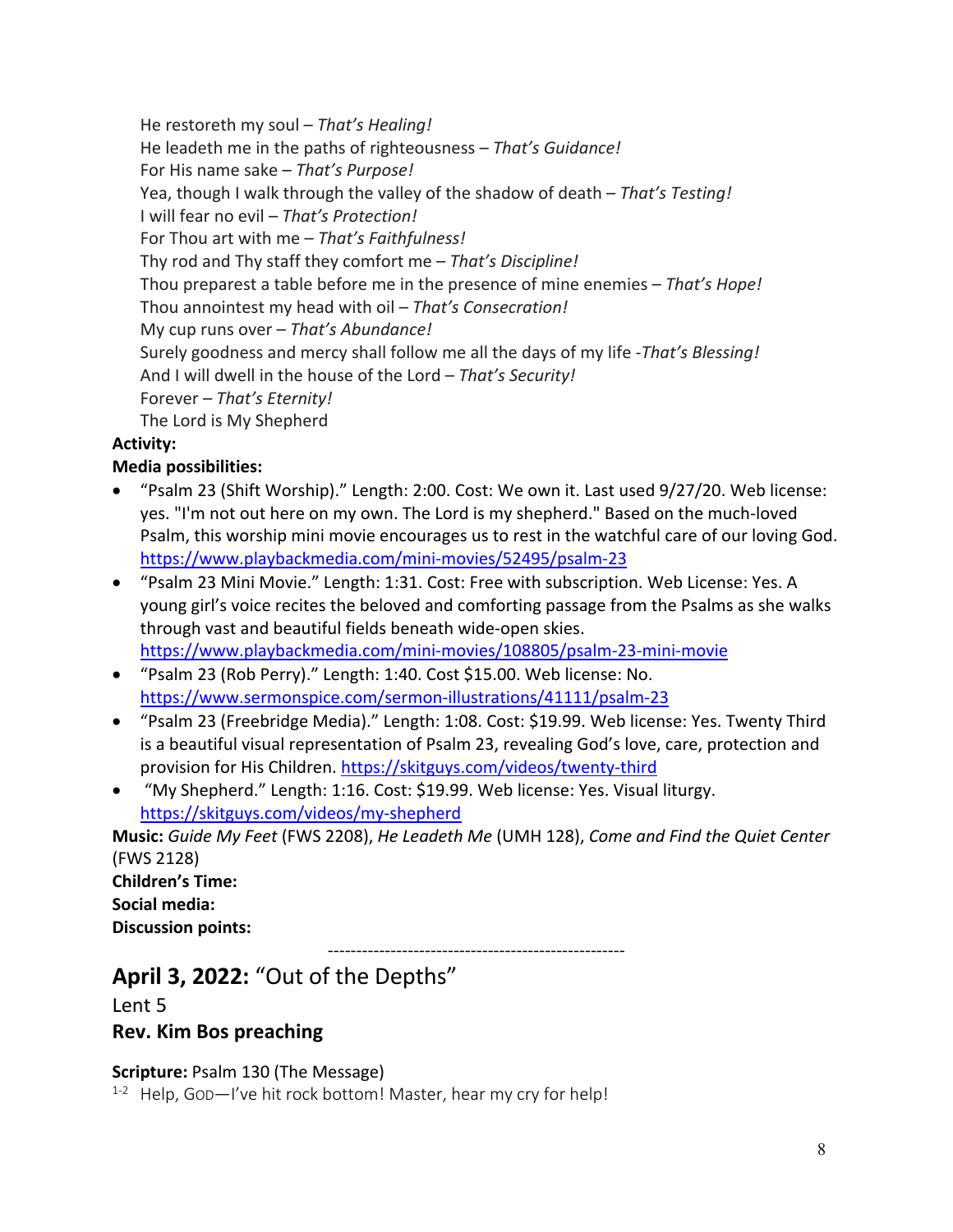Listen hard! Open your ears! Listen to my cries for mercy.

- <sup>3-4</sup> If you, GOD, kept records on wrongdoings, who would stand a chance? As it turns out, forgiveness is your habit, and that's why you're worshiped.
- 5-6 I pray to GOD—my life a prayer—and wait for what he'll say and do. My life's on the line before God, my Lord, waiting and watching till morning, waiting and watching till morning.
- $7-8$  O Israel, wait and watch for God-

with GOD's arrival comes love, with GOD's arrival comes generous redemption. No doubt about it—he'll redeem Israel, buy back Israel from captivity to sin.

**Synopsis:** As we journey closer to Holy Week, this psalm is a cry from the depths of pain or despair. There is no clear resolution, no clear fix to the brokenness; the separation still abides. And yet, there is hope. There is confidence, even from a position of pain, that resolution is at hand. There is a trust that even in suffering, Jesus knows us deeply.

Felt need: To understand that we don't struggle alone

**Visuals:**

**Hands-on item:**

**Activity:** Holy Communion

**Media possibilities:** "Our Mess, God's Masterpiece." Length: 2:29. Cost: \$16.99. Web license: Yes. It's easy to feel like our life is a mess. It can be easy to lose hope…but change has come. Remember that Jesus overcame the world and he wants to make something beautiful out of our lives! He wants to make your life His Masterpiece. https://skitguys.com/videos/ourmess-gods-masterpiece

**Music:** *Nobody Knows the Trouble I've Seen* (UMH 520), *Abide with Me* (UMH 700), *Be Still, My Soul* (UMH 534), *O Lord, Hear My Prayer* (FWS 2200); *I Will Wait for You* (Shane & Shane – Psalm 130 https://www.youtube.com/watch?v=l8pCbtLeXzc)

**Children's Time: Social media: Discussion points:**

# ---------------------------------------------------- **April 10, 2022:** "A Palm Road and Broken Pottery"

# Palm Sunday

## **Scripture:** Luke 19: 28-40 (NIV) "Jesus Comes to Jerusalem as King"

 $28$  After Jesus had said this, he went on ahead, going up to Jerusalem.  $29$  As he approached Bethphage and Bethany at the hill called the Mount of Olives, he sent two of his disciples, saying to them, <sup>30</sup> "Go to the village ahead of you, and as you enter it, you will find a colt tied there, which no one has ever ridden. Untie it and bring it here. <sup>31</sup> If anyone asks you, 'Why are you untying it?' say, 'The Lord needs it.'"

 $32$  Those who were sent ahead went and found it just as he had told them.  $33$  As they were untying the colt, its owners asked them, "Why are you untying the colt?"

<sup>34</sup> They replied, "The Lord needs it."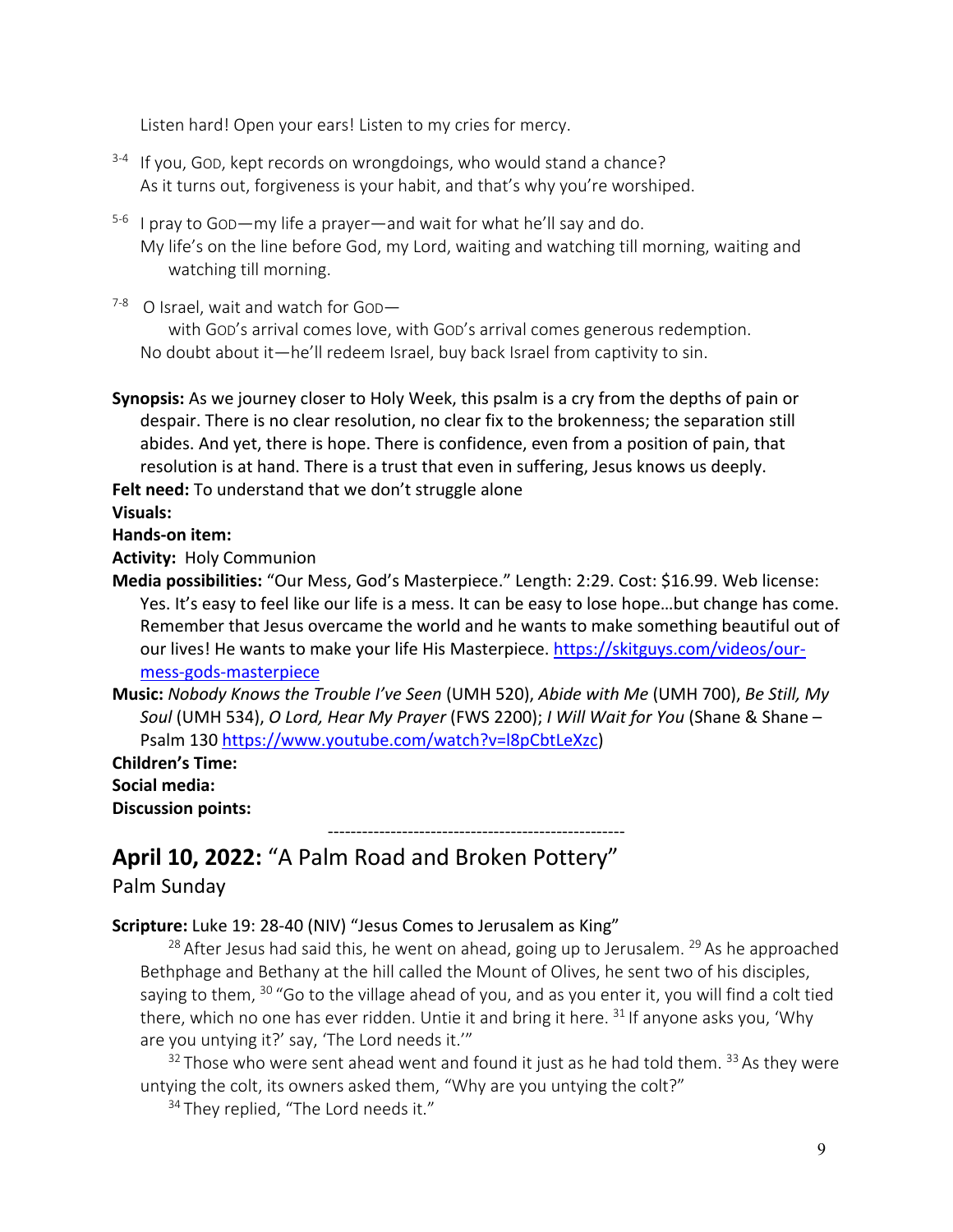$35$  They brought it to Jesus, threw their cloaks on the colt and put Jesus on it.  $36$  As he went along, people spread their cloaks on the road.

 $37$  When he came near the place where the road goes down the Mount of Olives, the whole crowd of disciples began joyfully to praise God in loud voices for all the miracles they had seen:

<sup>38</sup> "Blessed is the king who comes in the name of the Lord!"

"Peace in heaven and glory in the highest!"

<sup>39</sup> Some of the Pharisees in the crowd said to Jesus, "Teacher, rebuke your disciples!" <sup>40</sup> "I tell you," he replied, "if they keep quiet, the stones will cry out."

#### **Scripture:** Psalm 118: 1-2, 19-29 (New Living Translation)

118 Give thanks to the LORD, for he is good! His faithful love endures forever.

- <sup>2</sup> Let all Israel repeat: "His faithful love endures forever."
- $19$  Open for me the gates where the righteous enter, and I will go in and thank the LORD.
- $20$  These gates lead to the presence of the LORD, and the godly enter there.
- $21$  I thank you for answering my prayer and giving me victory!
- <sup>22</sup> The stone that the builders rejected has now become the cornerstone.
- $23$  This is the LORD's doing, and it is wonderful to see.
- $24$  This is the day the LORD has made. We will rejoice and be glad in it.
- <sup>25</sup> Please, LORD, please save us. Please, LORD, please give us success.
- <sup>26</sup> Bless the one who comes in the name of the LORD. We bless you from the house of the LORD.
- $27$  The LORD is God, shining upon us. Take the sacrifice and bind it with cords on the altar.
- $28$  You are my God, and I will praise you! You are my God, and I will exalt you!
- $29$  Give thanks to the LORD, for he is good! His faithful love endures forever.

#### **Scripture:** Psalm 31: 9-16 (Common English Bible)

- <sup>9</sup> Have mercy on me, LORD, because I'm depressed.
	- My vision fails because of my grief, as do my spirit and my body.
- $10$  My life is consumed with sadness; my years are consumed with groaning.

Strength fails me because of my suffering; my bones dry up.

- $11$  I'm a joke to all my enemies, still worse to my neighbors.
	- I scare my friends, and whoever sees me in the street runs away!
- $12$  I am forgotten, like I'm dead, completely out of mind;
	- I am like a piece of pottery, destroyed.
- $13$  Yes, I've heard all the gossiping, terror all around;
	- so many gang up together against me, they plan to take my life!
- <sup>14</sup> But me? I trust you, LORD! I affirm, "You are my God."
- $15$  My future is in your hands. Don't hand me over to my enemies,
	- to all who are out to get me!
- $16$  Shine your face on your servant; save me by your faithful love!

#### **Synopsis:** The psalms express the highest joy and the deepest sorrow, which is reminiscent of what Jesus and the crowds experienced as he came into Jerusalem as a part of a protest-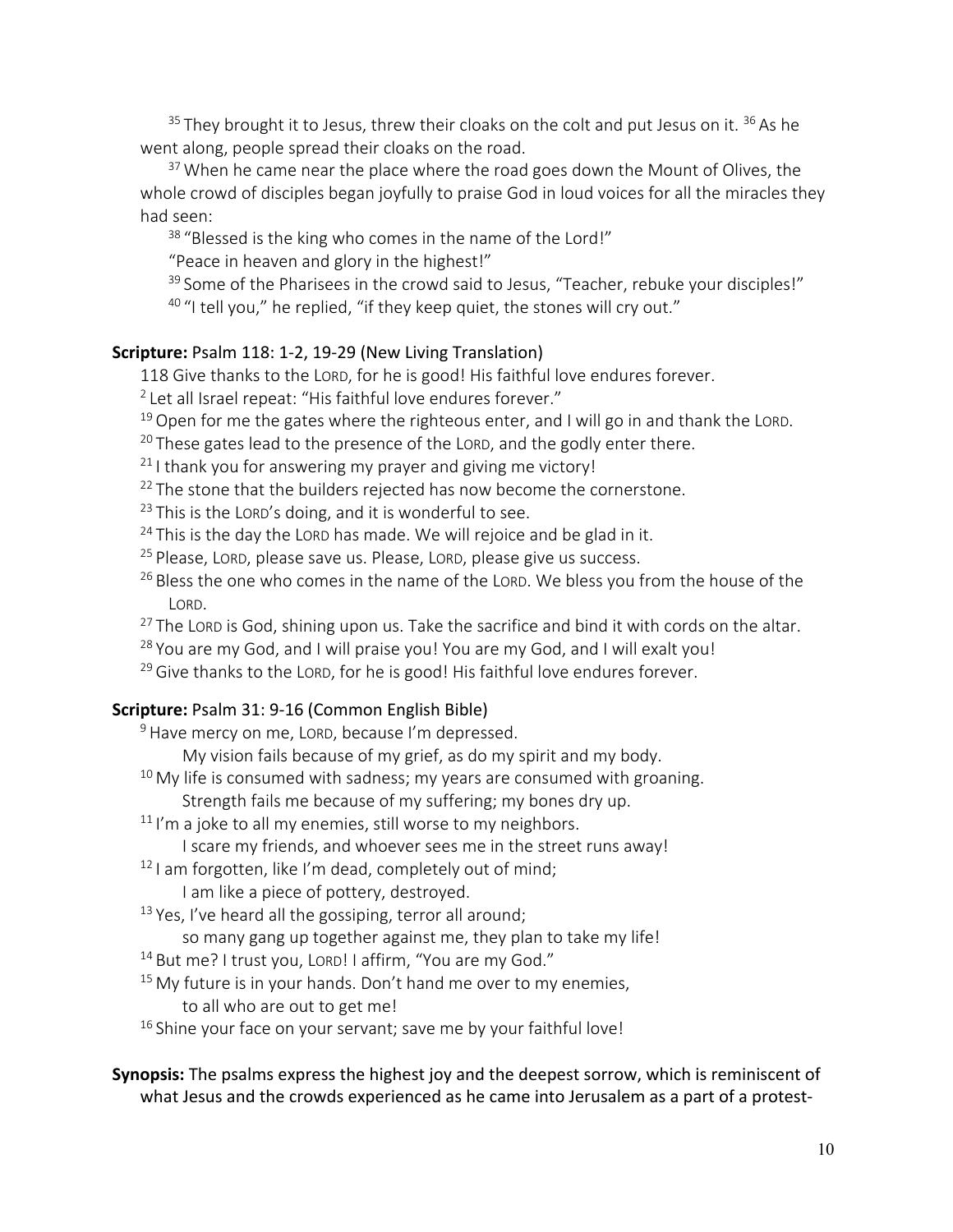parade and then as things moved quickly to his arrest, trial, and death. It's right for us to engage in this journey deeply - reflecting on our place in the hopeful crowd and hearing Jesus express words of sorrow.

**Felt need:** To experience the hope of the people and heartbreak of Jesus **Visuals:** palm branches, broken pottery

**Hands-on item:** palm branches

**Activity:**

**Media possibilities:**

- "Last Words of Christ: The Disciples and the Donkey (Palm Sunday)." Length: 3:27. Cost: \$16.99. Web license: Yes. One of the disciples struggles with the assignment they've been given by Jesus – to get a donkey. The other reminds him of the miracles Jesus has performed, and ultimately convinces his fellow disciple that they can trust Jesus, even if they don't understand why He's asking them to do this. https://skitguys.com/videos/lastwords-of-christ-the-disciples-and-the-donkey-palm-sunday
- "Palm Sunday Is Here." Length: 1:22. Cost: \$18.00. Web license: Yes. Slow motion bursts of brilliant colors compliment bold text that describes the excitement of welcoming our King on Palm Sunday. https://skitguys.com/videos/palm-sunday-is-here
- "Give Thanks (Psalm 118)." Length: 1:36. Cost: Free with subscription. Web license: Yes. This energetic worship intro is based on Psalm 118. https://www.playbackmedia.com/minimovies/87549/give-thanks-psalm-118

**Music:** *Hosanna, Loud Hosanna* (UMH 278), *All Glory, Laud and Honor* (UMH 280), *Jesus Walked This Lonesome Valley* (FWS 2112)

**Children's Time: Social media: Discussion points:**

---------------------------------------------------- **April 14, 2022:** "A Basin, Some Bread, and Betrayal"

Holy Thursday

**Scripture:** Psalm 116: 1-4, 12-19 (Common English Bible) 116 I love the LORD because he hears my requests for mercy.  $2$  I'll call out to him as long as I live, because he listens closely to me. <sup>3</sup> Death's ropes bound me; the distress of the grave found me— I came face-to-face with trouble and grief. <sup>4</sup> So I called on the LORD's name: "LORD, please save me!" <sup>12</sup> What can I give back to the LORD for all the good things he has done for me? <sup>13</sup> I'll lift up the cup of salvation. I'll call on the LORD's name.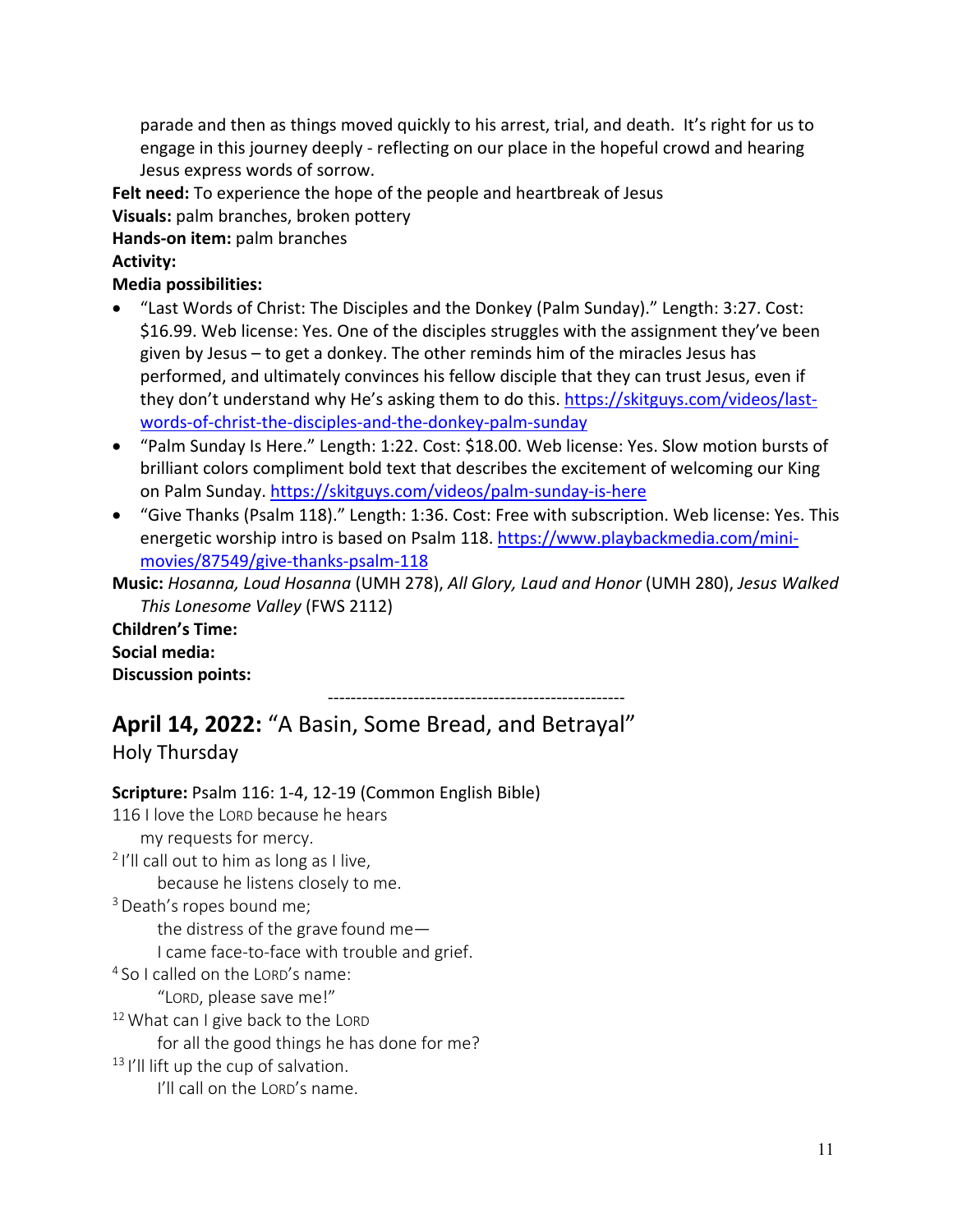$14$  I'll keep the promises I made to the LORD

in the presence of all God's people.

<sup>15</sup> The death of the LORD's faithful

is a costly loss in his eyes.

<sup>16</sup> Oh yes, LORD, I am definitely your servant! I am your servant and the son of your female servant you've freed me from my chains.

 $17$  So I'll offer a sacrifice of thanksgiving to you, and I'll call on the LORD's name.

<sup>18</sup> I'll keep the promises I made to the LORD in the presence of all God's people,

 $19$  in the courtyards of the LORD's house, which is in the center of Jerusalem. Praise the LORD!

**Scripture:** John 13 - to be read in sections Verses 1-17: "Jesus Washes His Disciples Feet" Verses 18-30: "Jesus Predicts His Betrayal" Verses 31-38: "Jesus Predicts Peter's Denial"

## **Scripture: Psalm 41 (The Message)**

- 1-3 Dignify those who are down on their luck; you'll feel good—*that's* what GOD does. GOD looks after us all, makes us robust with life— Lucky to be in the land, we're free from enemy worries. Whenever we're sick and in bed, GOD becomes our nurse, nurses us back to health.
- $4-7$  I said, "GOD, be gracious! Put me together again— my sins have torn me to pieces." My enemies are wishing the worst for me; they make bets on what day I will die. If someone comes to see me, he mouths empty platitudes, All the while gathering gossip about me to entertain the street-corner crowd. These "friends" who hate me whisper slanders all over town. They form committees to plan misery for me.
- 8-9 The rumor goes out, "He's got some dirty, deadly disease. The doctors have given up on him." Even my best friend, the one I always told everything
	- —he ate meals at my house all the time!— has bitten my hand.
- $10$  God, give grace, get me up on my feet. I'll show them a thing or two.
- $11-12$  Meanwhile, I'm sure you're on my side—no victory shouts yet from the enemy camp! You know me inside and out, you hold me together,

you never fail to stand me tall in your presence so I can look you in the eye.

<sup>13</sup> Blessed is GOD, Israel's God, always, always, always. Yes. Yes. Yes.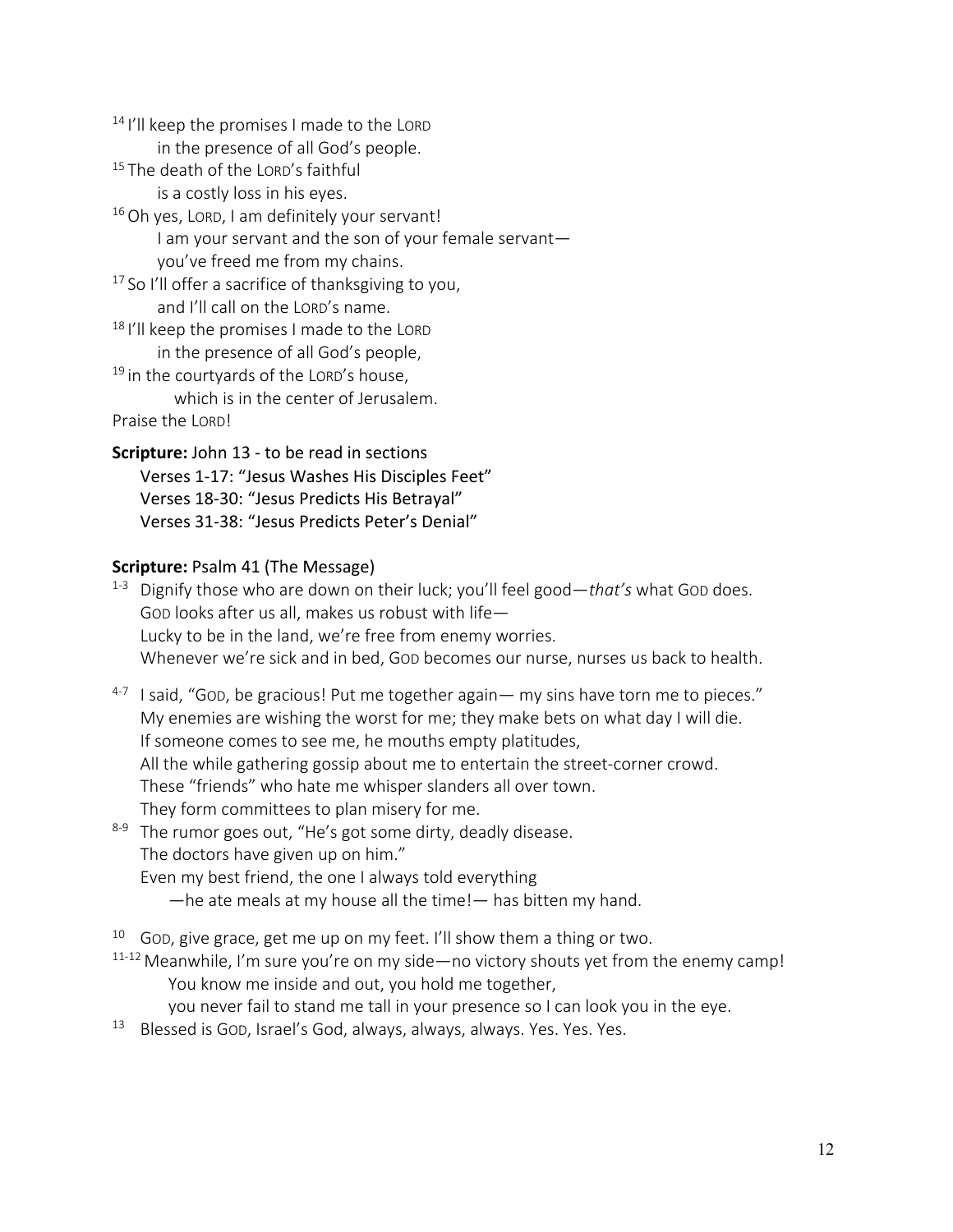**Synopsis:** Jesus' sacrificial love is on display as he washes feet and calls his friends to serve in his name, all while they plot to kill him, struggle to understand, and eventually betray him. Perhaps his feelings are heard in the psalmist's own struggle with those who hurt us. **Felt need:** To hear Jesus' call to serve and to sit with the discomfort of that call **Visuals: Hands-on item: Activity:** Holy Communion, handwashing/footwashing **Media possibilities: Music:** *Jesu, Jesu* (UMH 432), *Were You There* (UMH 288) **Children's Time: Social media: Discussion points:** ----------------------------------------------------

**April 15, 2022:** "Gathered at the Foot of the Cross" Good Friday - Worship at Temple UMC at 12:00 p.m.

**Scripture:** Psalm 22 (?) "A Plea for Deliverance from Suffering and Hostility"

## **Scripture:** John 18-19

- Jesus is betrayed and arrested
- Jesus at the High Priest's house
- Peter's first denial
- The High Priest questions Jesus
- Peter's second and third denials
- Jesus' trial before Pilate
- Jesus sentenced to death
- The crucifixion
- The death of Jesus
- The burial of Jesus

**Music:** *Were You There*

# **April 17, 2022:** "This Is THE Day"

Easter Sunday

# **Scripture:** Psalm 118: 1-2, 14-24 (Common English Bible)

 $1$  Give thanks to the LORD because he is good, because his faithful love lasts forever. <sup>2</sup> Let Israel say it: "God's faithful love lasts forever!"

----------------------------------------------------

 $14$  The LORD was my strength and protection; he was my saving help!

- $15$  The sounds of joyful songs and deliverance are heard in the tents of the righteous: "The LORD's strong hand is victorious!
- $16$  The LORD's strong hand is ready to strike! The LORD's strong hand is victorious!"

 $17$  I won't die—no, I will live and declare what the LORD has done.

 $18$  Yes, the LORD definitely disciplined me, but he didn't hand me over to death.

 $19$  Open the gates of righteousness for me so I can come in and give thanks to the LORD!  $20$  This is the LORD's gate; those who are righteous enter through it.